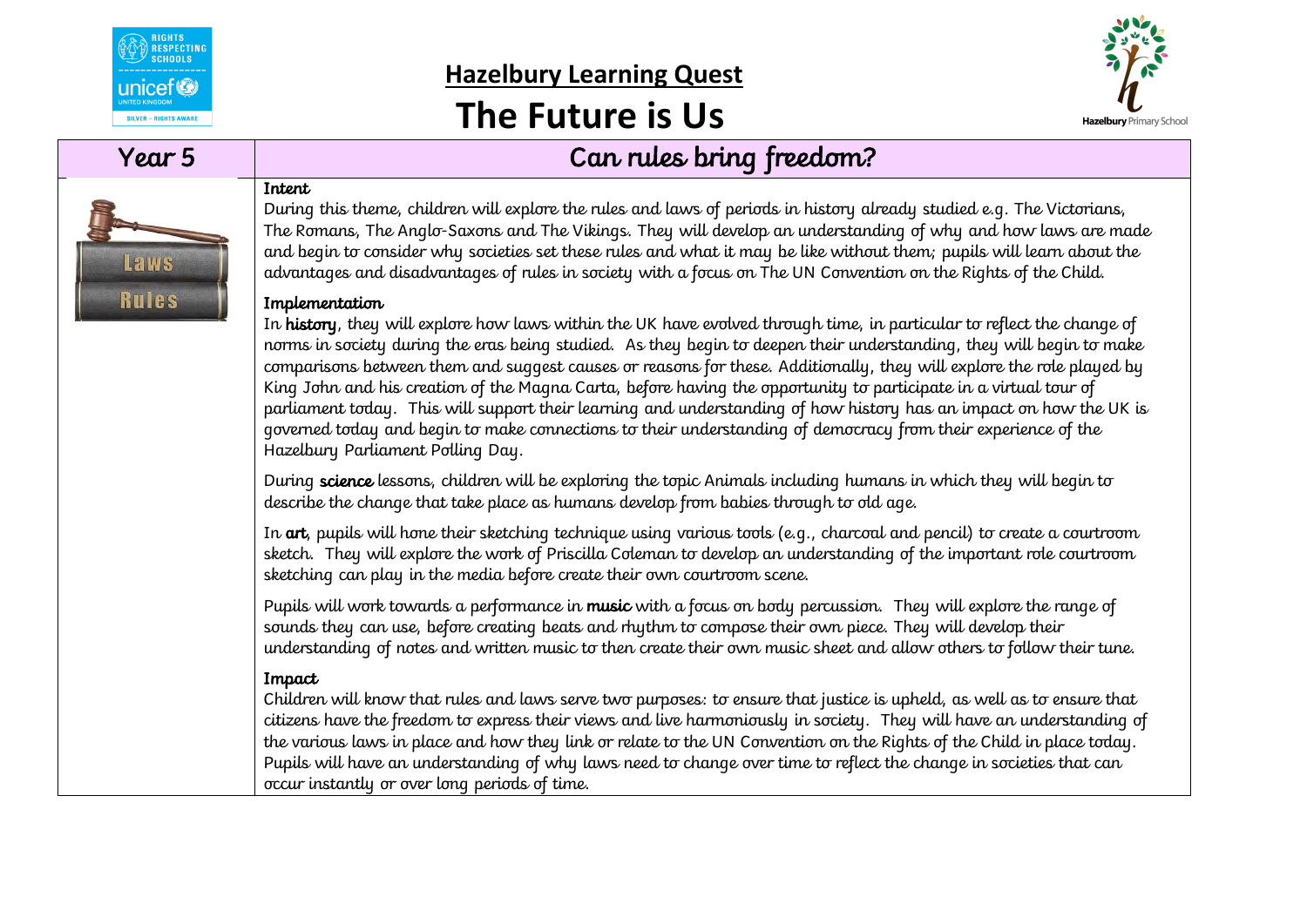

## **Hazelbury Learning Quest The Future is Us**



#### Hazelbury Value – Resilience

Children will be encouraged to develop their resilience during their learning across the curriculum. Children will also learn about resilience during their family assemblies.

## Citizenship Focus (PSHCE)

### PSHE: Changing me

Children will learn the importance of self-respect and how this links to their own happiness. They will also learn about how their bodies are changing and personal hygiene.

### UNCRC Articles:

#### Article 40 (Children who break the law)

Children accused of breaking the law have the right to legal help and fair treatment. And must be treated with dignity and respect. There should be lots of solutions to help these children become good members of their communities.

#### Article 41 (Best law for children applies)

If the laws of a country protect children's rights better than this Convention, then those laws should

Democracy - During this topic, children will build on their understanding of democracy and the important role it plays for setting laws in previous societies as well as the present day.

#### Rule of law

Children will discuss the importance of having rules for living and working together. They will develop an understanding of the necessity for the rules.

### Engage, Enrich, Experience

#### UK Parliament Virtual Tour

The children will be participating in a virtual tour of the UK Parliament, whilst exploring the different roles of the people within it.

#### Bringing books to life.

During this week, children will be exposed to a range of activities to support in them in the development of their love of reading. They will meet the author Catherine Brunton virtually who will provide them with some top tips on being an author.